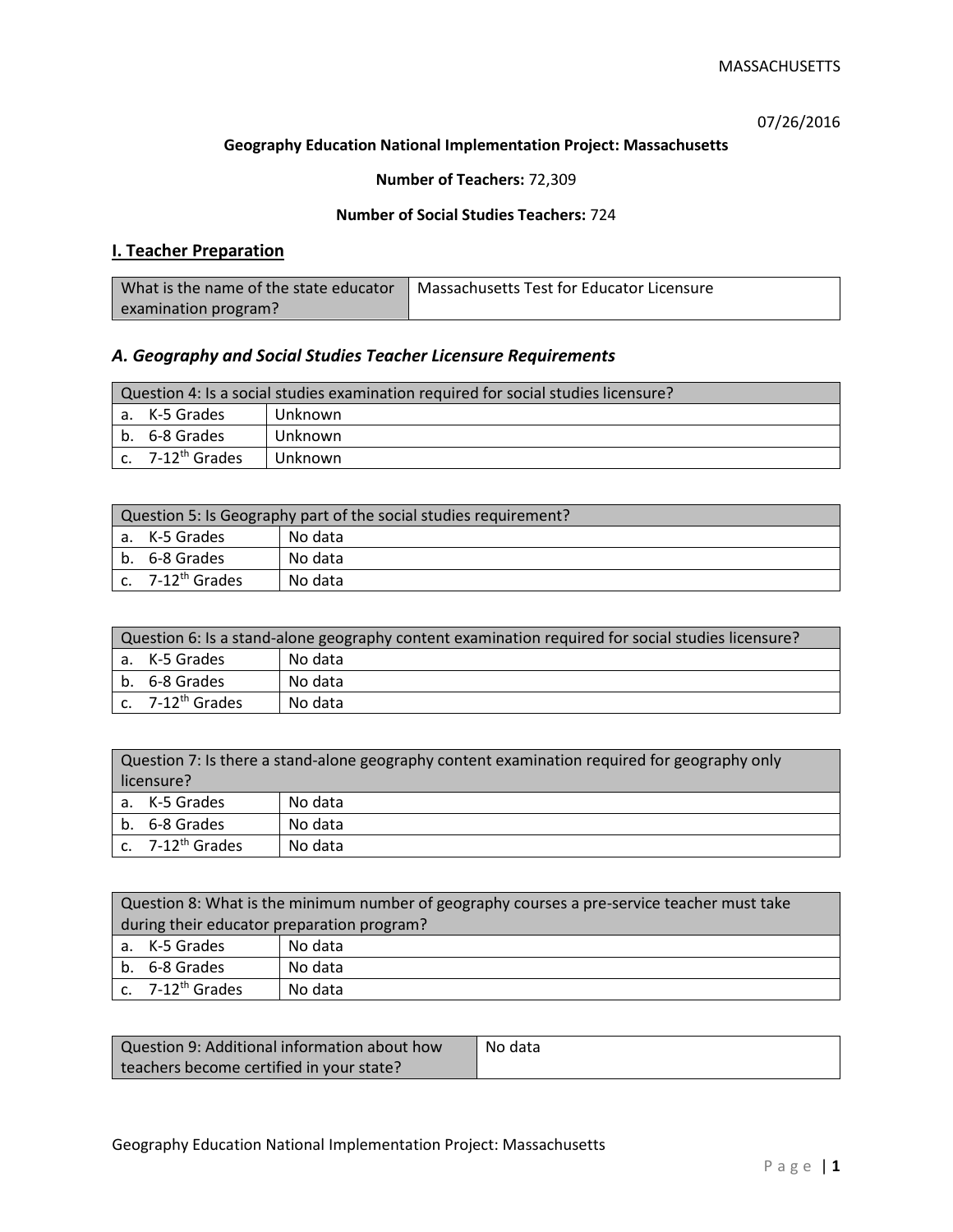# *B. Professional Development*

| Question 10: Can in service teachers receive<br>certification credit for professional<br>development courses or programs in<br>geography? | No data |
|-------------------------------------------------------------------------------------------------------------------------------------------|---------|
| Question 11: Does the state education agency<br>(SEA) provide professional development in<br>geography?                                   | No data |

# **II. Curriculum**

| Question 15: What is the name of the state<br>standards?              | Massachusetts History and Social Science |
|-----------------------------------------------------------------------|------------------------------------------|
| Question 16: How are the state standards<br>presented by grade level? | No data                                  |
| Question 17: When were the standards last<br>revised?                 | Greater than 10 years                    |
| Question 18: Are there plans for revision to<br>the state standards?  | Within 5 years                           |
| Question 19: Is geography included in the<br>state standards?         | No data                                  |
| Question 20: How are the geography<br>standards organized?            | <b>Both</b>                              |
| Question 21: What framework and/or<br>documents were used?            | No data                                  |

# **Question 22: What general topics are included?**

No data

| Question 23: What is the total number of credit | 0 credit hours |
|-------------------------------------------------|----------------|
| hours required for high school graduation?      |                |
| Question 24: What is the total number of social | 0 credit hours |
| studies credit hours required for high school   |                |
| graduation?                                     |                |
| Question 25: What is the total number of        | 9 credit hours |
| geography credit hours required for high school |                |
| graduation?                                     |                |

| Question 26: What geography courses will students typically experience? |                              |         |
|-------------------------------------------------------------------------|------------------------------|---------|
|                                                                         | l a. K-5 Grades              | No data |
|                                                                         | b. 6-8 Grades                | No data |
|                                                                         | c. 7-12 <sup>th</sup> Grades | No data |